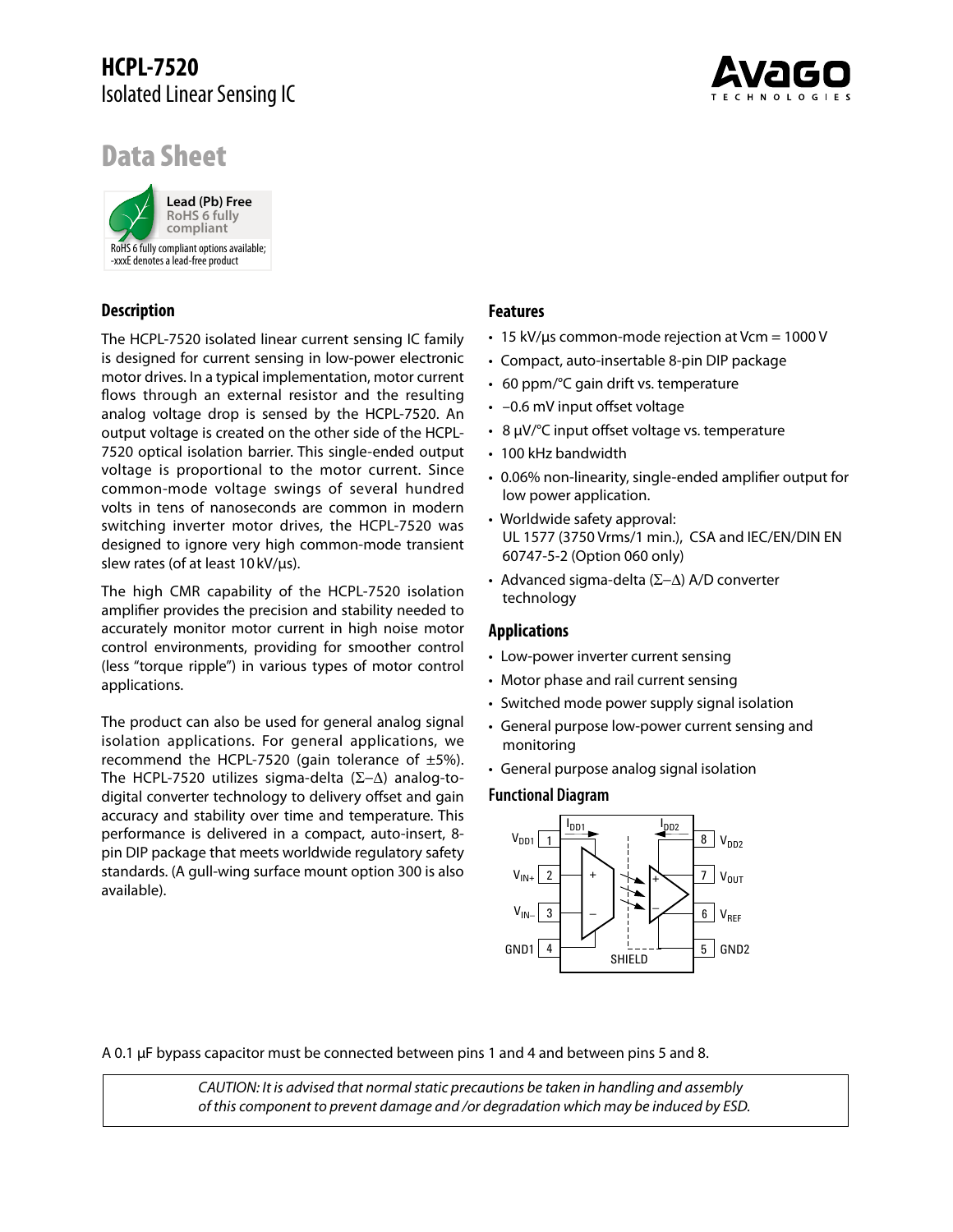# **Ordering Information**

|                    |                                 | <b>Option</b>                       |               |                         |                  |            |                                   |                 |
|--------------------|---------------------------------|-------------------------------------|---------------|-------------------------|------------------|------------|-----------------------------------|-----------------|
| <b>Part number</b> | <b>RoHS</b><br><b>Compliant</b> | <b>Non-RoHS</b><br><b>Compliant</b> | Package       | <b>Surface</b><br>Mount | <b>Gull Wing</b> | Tape& Reel | <b>IEC/EN/DIN</b><br>EN 60747-5-2 | <b>Quantity</b> |
|                    | $-000E$                         | No option                           |               |                         |                  |            |                                   | 50 per tube     |
|                    | $-300E$                         | $-300$                              |               |                         | χ                |            |                                   | 50 per tube     |
|                    | $-500E$                         | $-500$                              | 300 mil DIP-8 |                         | Λ                | Λ          |                                   | 1000 per reel   |
| <b>HCPL-7520</b>   | $-060E$                         | $-060$                              |               |                         |                  |            | χ                                 | 50 per tube     |
|                    | $-360E$                         | $-360$                              |               |                         | ν<br>Λ           |            | χ                                 | 50 per tube     |
|                    | $-560E$                         | $-560$                              |               | χ                       | ν<br>Λ           | χ          | χ                                 | 1000 per reel   |

HCPL-7520 is UL Recognized with 3750 Vrms for 1 minute per UL1577.

To order, choose a part number from the part number column and combine with the desired option from the option column to form an order entry.

Example 1:

HCPL-7520-560E to order product of Gull Wing Surface Mount package in Tape and Reel packaging with IEC/EN/DIN EN 60747-5-2 Safety Approval in RoHS compliant.

#### Example 2:

HCPL-7520 to order product of 300 mil DIP package in tube packaging and non-RoHS compliant.

Option datasheets are available. Contact your Avago sales representative or authorized distributor for information.

### **Package Outline Drawings**

### **HCPL-7520 Standard DIP Package**

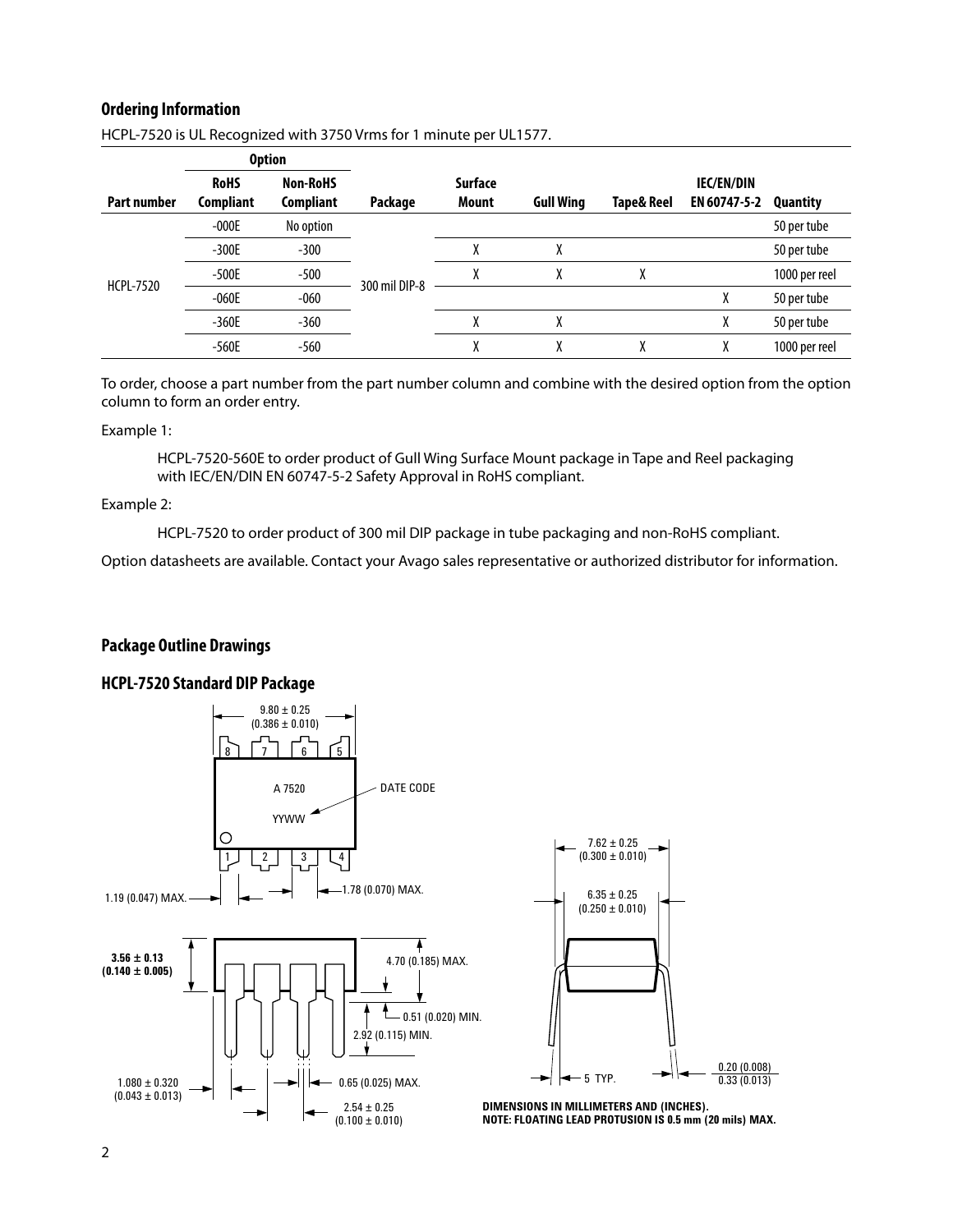

# **HCPL-7520 Gull Wing Surface Mount Option 300 Outline Drawing**

DIMENSIONS IN MILLIMETERS (INCHES). TOLERANCES (UNLESS OTHERWISE SPECIFIED): xx.xx = 0.01 xx.xxx = 0.005 LEAD COPLANARITY MAXIMUM: 0.102 (0.004)

NOTE: FLOATING LEAD PROTUSION IS 0.5 mm (20 mils) MAX.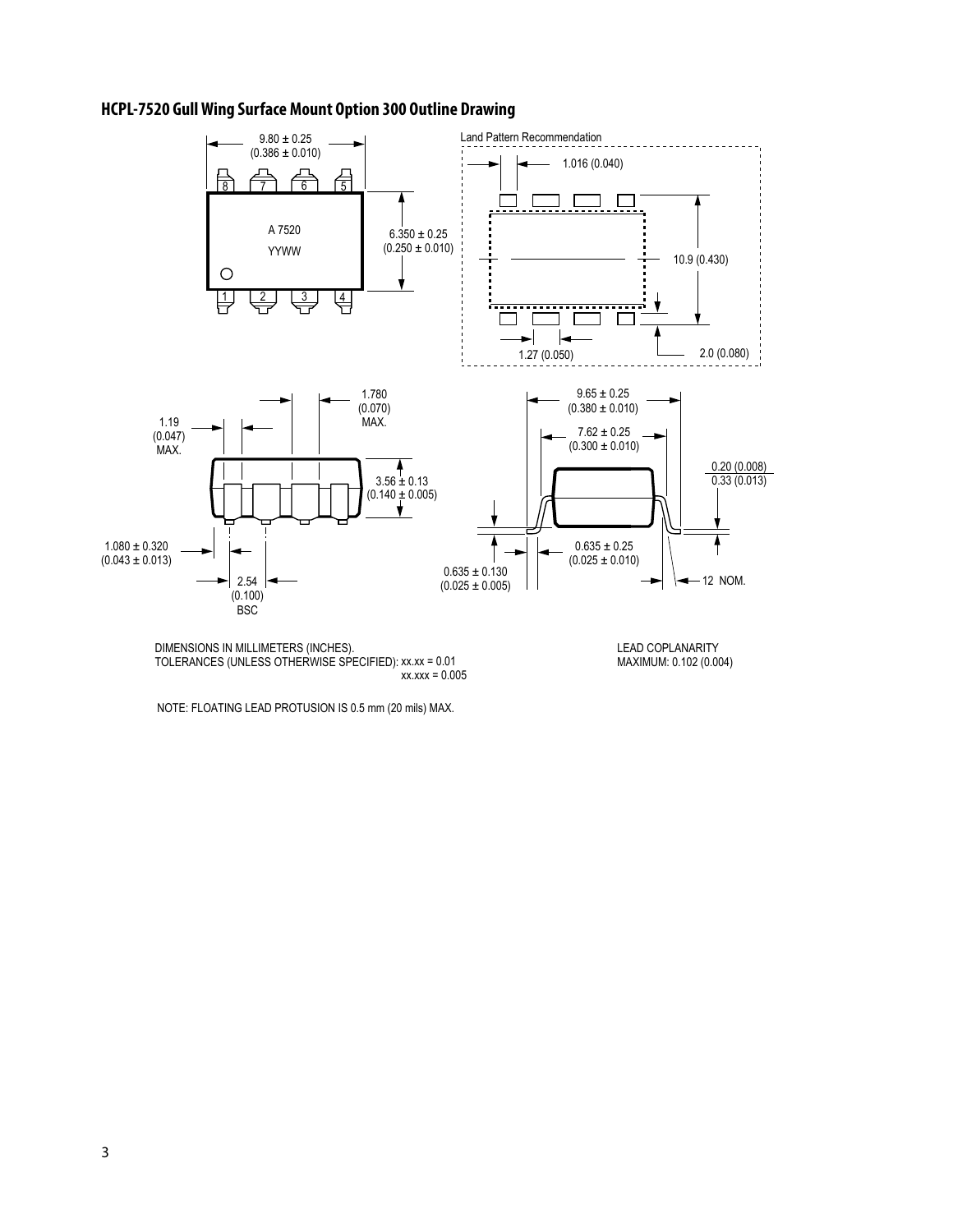# **Solder Reflow Temperature Profile**



Note: Use of non-chlorine-activated fluxes is highly recommended.

# **Recommended Pb-Free IR Profile**



NOTES:

THE TIME FROM 25 ˚C to PEAK TEMPERATURE = 8 MINUTES MAX.  $T<sub>smax</sub> = 200 °C$ ,  $T<sub>smin</sub> = 150 °C$ 

Note: Use of non-chlorine-activated fluxes is highly recommended.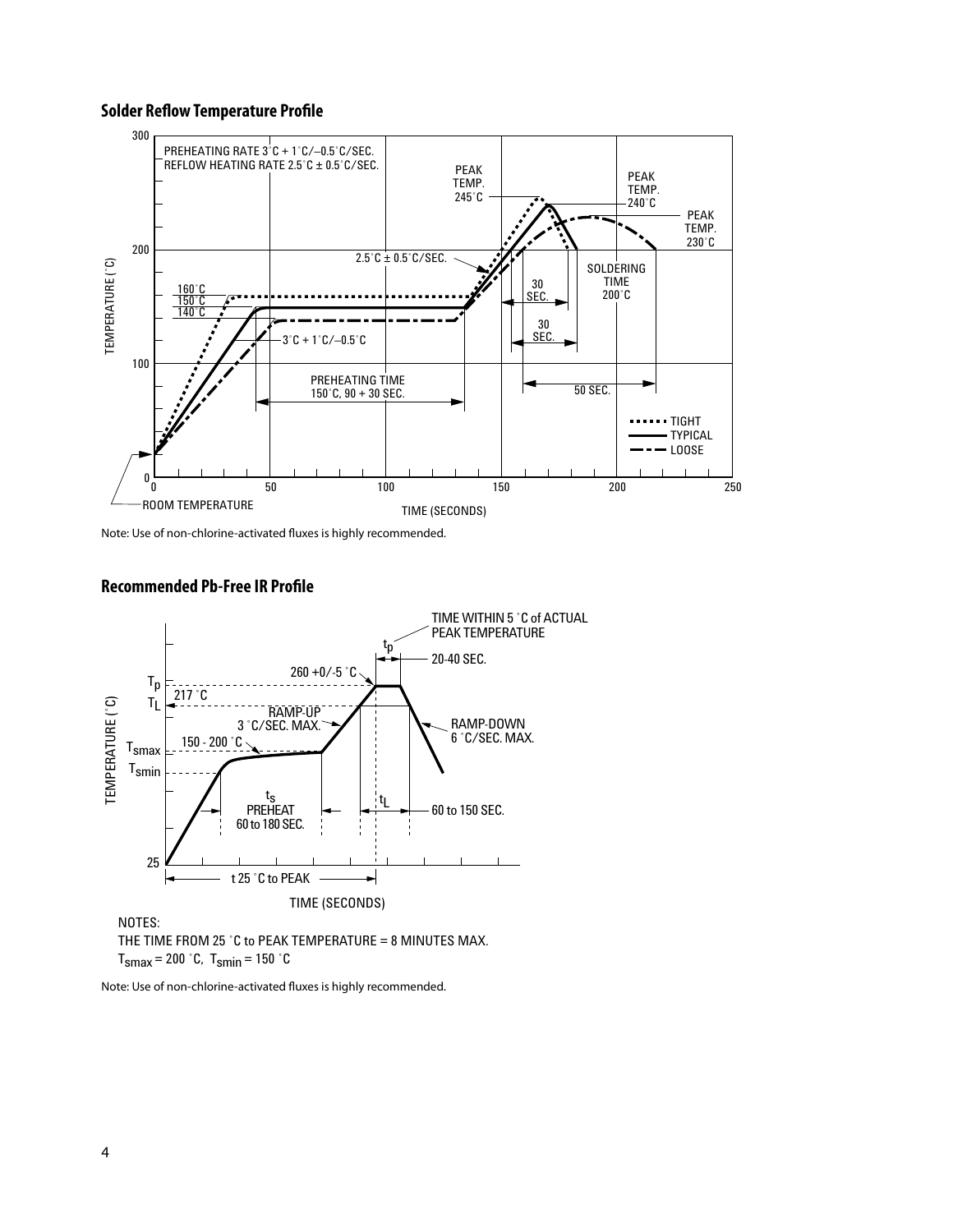# **Regulatory Information**

The HCPL-7520 has been approved by the following organizations:

# **IEC/EN/DIN EN 60747-5-2**

Approved under: IEC 60747-5-2:1997 + A1:2002 EN 60747-5-2:2001 + A1:2002 DIN EN 60747-5-2 (VDE 0884 Teil 2):2003-01. **UL**

Approved under UL 1577, component recognition program up to  $V<sub>ISO</sub> = 3750 V<sub>RMS</sub>$ . File E55361.

# **CSA**

Approved under CSA Component Acceptance Notice #5, File CA 88324.

### **IEC/EN/DIN EN 60747-5-2 Insulation Characteristics[1]**

| <b>Description</b>                                                                                                                      | Symbol                | <b>Characteristic Unit</b> |                   |
|-----------------------------------------------------------------------------------------------------------------------------------------|-----------------------|----------------------------|-------------------|
| Installation classification per DIN EN 0110-1/1997-04, Table 1                                                                          |                       |                            |                   |
| for rated mains voltage $\leq 150$ V <sub>rms</sub>                                                                                     |                       | $I - IV$                   |                   |
| for rated mains voltage $\leq$ 300 V <sub>rms</sub>                                                                                     |                       | $I - III$                  |                   |
| for rated mains voltage $\leq 600$ V <sub>rms</sub>                                                                                     |                       | $I - II$                   |                   |
| <b>Climatic Classification</b>                                                                                                          |                       | 55/100/21                  |                   |
| Pollution Degree (DIN EN 0110-1/1997-04)                                                                                                |                       | 2                          |                   |
| Maximum Working Insulation Voltage                                                                                                      | <b>VIORM</b>          | 891                        | V <sub>peak</sub> |
| Input to Output Test Voltage, Method b <sup>[2]</sup>                                                                                   |                       |                            |                   |
| $V_{\text{IORM}}$ x 1.875 = V <sub>PR</sub> , 100% production test with t <sub>m</sub> = 1 sec, partial discharge <5 pC V <sub>PR</sub> |                       | 1670                       | V <sub>peak</sub> |
| Input to Output Test Voltage, Method a <sup>[2]</sup>                                                                                   |                       |                            |                   |
| $V_{\text{IORM}}$ x 1.5 = V <sub>PR</sub> , type and sample test, t <sub>m</sub> = 60 sec, partial discharge <5 pC                      | <b>V<sub>PR</sub></b> | 1336                       | V <sub>peak</sub> |
| Highest Allowable Overvoltage (transient overvoltage t <sub>ini</sub> = 10 sec)                                                         | <b>VIOTM</b>          | 6000                       | V <sub>peak</sub> |
| Safety-limiting values – maximum values allowed in the event of a failure.                                                              |                       |                            |                   |
| Case Temperature                                                                                                                        | Tς                    | 175                        | °C                |
| Input Current <sup>[3]</sup>                                                                                                            | IS, INPUT             | 400                        | mA                |
| Output Power <sup>[3]</sup>                                                                                                             | Ps, OUTPUT 600        |                            | mW                |
| Insulation Resistance at $T_S$ , $V_{1O} = 500$ V                                                                                       | Rs                    | >10 <sup>9</sup>           | Ω                 |

Notes:

- 1. Insulation characteristics are guaranteed only within the safety maximum ratings which must be ensured by protective circuits within the application. Surface Mount Classifications is Class A in accordance with CECC00802.
- 2. Refer to the optocoupler section of the Isolation and Control Components Designer's Catalog, under Product Safety Regulations section, (IEC/EN/DIN EN 60747-5-2) for a detailed description of Method a and Method b partial discharge test profiles.
- 3. Refer to the following figure for dependence of  $P_S$  and  $I_S$  on ambient temperature.

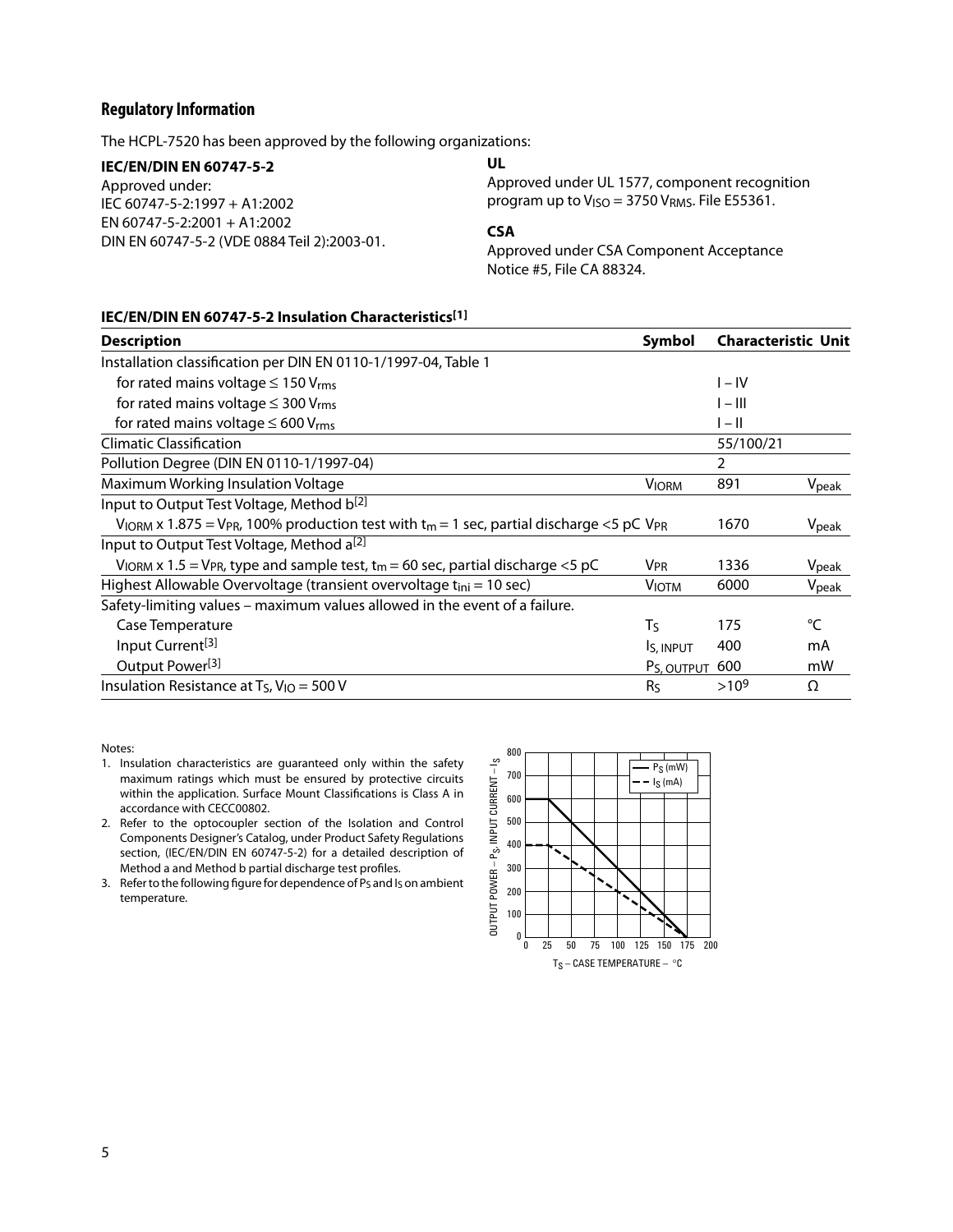# **Insulation and Safety Related Specifications**

| <b>Parameter</b>             | Symbol | <b>Value</b> | Unit | <b>Conditions</b>                                    |
|------------------------------|--------|--------------|------|------------------------------------------------------|
| Minimum External Air Gap     | L(101) | 7.4          | mm   | Measured from input terminals to output terminals,   |
| (clearance)                  |        |              |      | shortest distance through air.                       |
| Minimum External Tracking    | L(102) | 8.0          | mm   | Measured from input terminals to output terminals,   |
| (creepage)                   |        |              |      | shortest distance path along body.                   |
| Minimum Internal Plastic Gap |        | 0.5          | mm   | Through insulation distance conductor to conductor,  |
| (internal clearance)         |        |              |      | usually the straight line distance thickness between |
|                              |        |              |      | the emitter and detector.                            |
| <b>Tracking Resistance</b>   | CTI    | >175         | v    | DIN IEC 112 Part 1                                   |
| (comparative tracking index) |        |              |      |                                                      |
| <b>Isolation Group</b>       |        | Illa         |      | Material Group (DIN EN 0110-1/1997-04)               |
|                              |        |              |      |                                                      |

Option 300 - surface mount classification is Class A in accordance with CECC 00802.

# **Absolute Maximum Ratings**

| <b>Parameter</b>                   | Symbol                                        | Min.   | Max.            | <b>Units</b> | <b>Note</b> |
|------------------------------------|-----------------------------------------------|--------|-----------------|--------------|-------------|
| <b>Storage Temperature</b>         | Τs                                            | $-55$  | 125             | °C           |             |
| <b>Operating Temperature</b>       | Тд                                            | $-40$  | 100             | °C           |             |
| Supply Voltage                     | V <sub>DD1</sub> , V <sub>DD2</sub>           | 0      | 6               | ٧            |             |
| Steady-State Input Voltage         | $V_{IN+}$ , $V_{IN-}$                         | $-2.0$ | $V_{DD1} + 0.5$ | ۷            |             |
| Two Second Transient Input Voltage | $V_{IN+}$ , $V_{IN-}$                         | $-6.0$ | $V_{DD1} + 0.5$ | v            |             |
| Output Voltage                     | VOUT                                          | $-0.5$ | $V_{DD2} + 0.5$ | ۷            |             |
| Reference Input Voltage            | <b>VREF</b>                                   | 0.0    | $V_{DD2} + 0.5$ | v            |             |
| Reference Input Current            | <b>IREF</b>                                   |        | 20              | mA           |             |
| Lead Solder Temperature            | 260°C for 10 sec., 1.6 mm below seating plane |        |                 |              |             |
| Solder Reflow Temperature Profile  | See Package Outline Drawings section          |        |                 |              |             |

# **Recommended Operating Conditions**

| <b>Parameter</b>                    | Symbol                              | Min.   | Max.             | <b>Units</b> | <b>Note</b> |
|-------------------------------------|-------------------------------------|--------|------------------|--------------|-------------|
| <b>Operating Temperature</b>        | Iд                                  | $-40$  | 85               |              |             |
| Supply Voltage                      | V <sub>DD1</sub> , V <sub>DD2</sub> | 4.5    | 5.5              |              |             |
| Input Voltage (accurate and linear) | $V_{IN+}$ , $V_{IN-}$               | $-200$ | 200              | mV           |             |
| Input Voltage (functional)          | $V_{IN+}$ , $V_{IN-}$               | $-2.0$ | 2.0              |              |             |
| Reference Input Voltage             | <b>V</b> <sub>REF</sub>             |        | V <sub>DD2</sub> |              |             |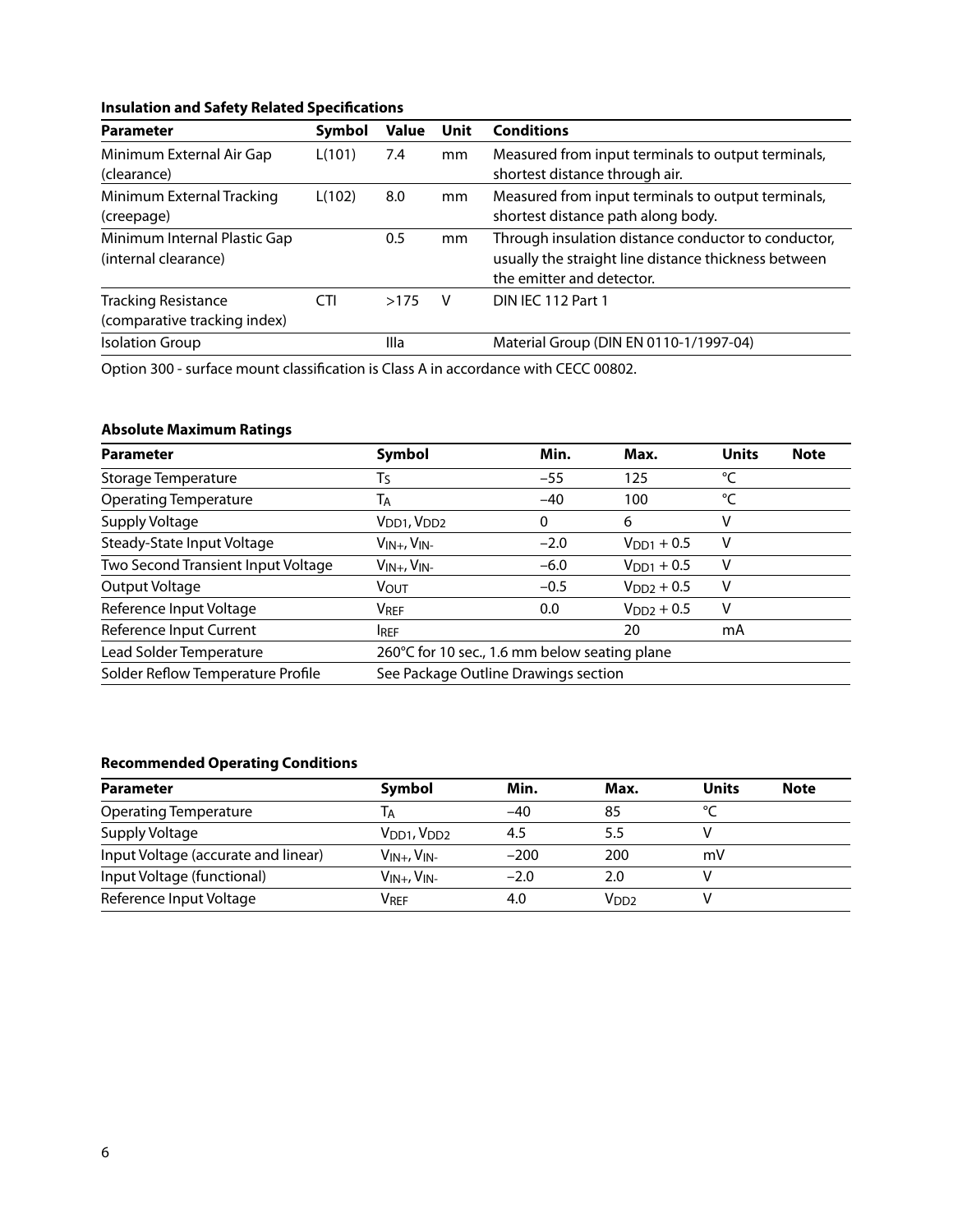# **Electrical Specifications (DC)**

Unless otherwise noted, all typicals and figures are at the nominal operation conditions of  $V_{IN+} = 0V$ ,  $V_{IN-} = 0V$ ,  $V_{REF}$  $= 4.0$ V, V<sub>DD1</sub> = V<sub>DD2</sub> = 5.0 V and T<sub>A</sub> = 25°C; all Minimum/Maximum specifications are within the Recommended Operating Conditions.

|                              |                          |                 |                        |                 |                     | <b>Test</b>            |                |                |
|------------------------------|--------------------------|-----------------|------------------------|-----------------|---------------------|------------------------|----------------|----------------|
| <b>Parameter</b>             | <b>Symbol</b>            | Min.            | Typ.                   | Max.            | <b>Units</b>        | <b>Conditions</b>      | Fig.           | <b>Note</b>    |
| Input Offset Voltage         | Vos                      | $-6$            | $-0.6$                 | 6               | mV                  | $V_{IN+} = 0V$         | 6              | 1              |
| Magnitude of Input Offset    | $\Delta$ Vos/ $\Delta$ T |                 | 8                      | 20              | µV/°C               | $V_{IN+} = 0V$         | $\overline{7}$ |                |
| Change vs. Temperature       |                          |                 |                        |                 |                     |                        |                |                |
| Gain                         | G                        | $V_{REF}/0.512$ | <b>V<sub>REF</sub></b> | $V_{REF}/0.512$ | V/V                 | $-0.2 V < V_{IN+} 8,9$ |                | $\overline{2}$ |
|                              |                          | $-5%$           | /0.512                 | $+5%$           |                     | < 0.2 V                |                |                |
|                              |                          |                 |                        |                 |                     | $T_A = 25^{\circ}C$    |                |                |
| Magnitude of Gain Change     | $\Delta G/\Delta T$      |                 | 60                     | 300             | ppm/°C              | $-0.2 V < V_{IN+}$ 9   |                |                |
| vs. Temperature              |                          |                 |                        |                 |                     | < 0.2 V                |                |                |
| VOUT 200 mV Nonlinearity     | <b>NL200</b>             |                 | 0.06                   | 0.55            | $\%$                | $-0.2 V < V_{IN+}$     | 10,            | 3,4            |
|                              |                          |                 |                        |                 |                     | < 0.2 V                | 11             |                |
| Magnitude of VOUT 200 mV     | dNL <sub>200</sub> /dT   |                 | 0.0004                 |                 | $\%$ /°C            | $-0.2 V < V_{IN+}$     | 11             |                |
| <b>Nonlinearity Change</b>   |                          |                 |                        |                 |                     | < 0.2 V                |                |                |
| vs. Temperature              |                          |                 |                        |                 |                     |                        |                |                |
| VOUT 100 mV Nonlinearity     | <b>NL</b> 100            |                 | 0.04                   | 0.4             | $\%$                | $-0.1 V < V_{IN+}$     | 10,            | 3,5            |
|                              |                          |                 |                        |                 |                     | < 0.1 V                | 11             |                |
| Input Supply Current         | I <sub>DD1</sub>         |                 | 11.7                   | $\overline{16}$ | m <sub>A</sub>      |                        | 1,2,3          |                |
| <b>Output Supply Current</b> | I <sub>DD2</sub>         |                 | 9.9                    | 16              | mA                  |                        | 1,2,3          |                |
| Reference Voltage Input      | <b>IREF</b>              |                 | 0.26                   | 1               | mA                  |                        |                |                |
| Current                      |                          |                 |                        |                 |                     |                        |                |                |
| Input Current                | $I_{IN+}$                |                 | $-0.6$                 | 5               | μA                  | $V_{IN+} = 0 V$        | 4              |                |
| Magnitude of Input Bias      | $ dl_{IN}/dT $           |                 | 0.45                   |                 | $nA$ <sup>o</sup> C | $V_{IN+} = 0 V$        |                |                |
| Current vs. Termperature     |                          |                 |                        |                 |                     |                        |                |                |
| Coefficient                  |                          |                 |                        |                 |                     |                        |                |                |
| Maximum Input Voltage        | $ V_{IN+} $ MAX          |                 | 256                    |                 | mV                  |                        | 5              |                |
| before Vout Clipping         |                          |                 |                        |                 |                     |                        |                |                |
| Equivalent Input Impedance   | $R_{IN}$                 |                 | 700                    |                 | kΩ                  |                        |                |                |
| VOUT Output Impedance        | ROUT                     |                 | 15                     |                 | $\Omega$            |                        |                |                |
| Input DC Common-Mode         | <b>CMRRIN</b>            |                 | 63                     |                 | dB                  |                        |                | $\overline{7}$ |
| <b>Rejection Ratio</b>       |                          |                 |                        |                 |                     |                        |                |                |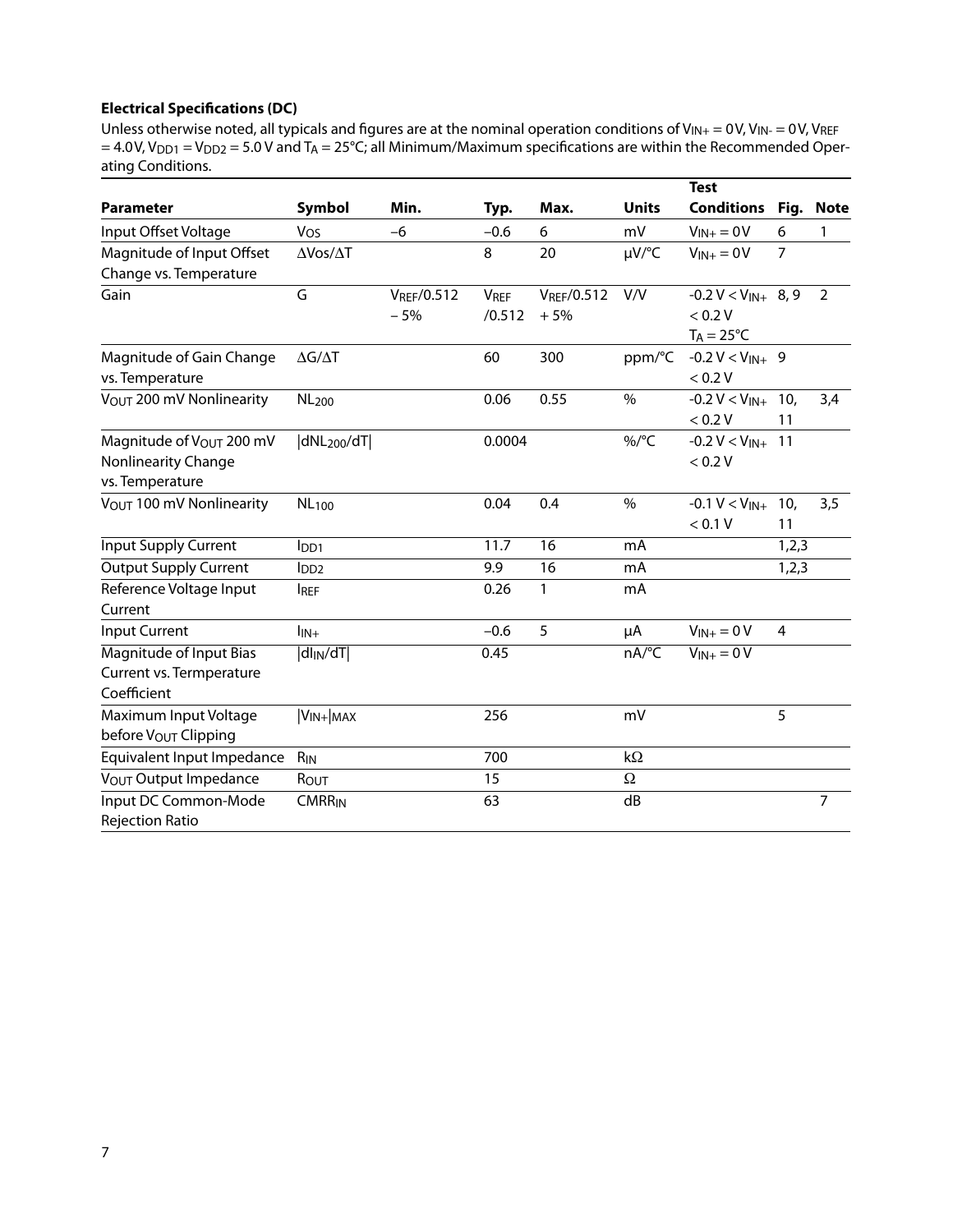#### **Switching Specifications (AC)**

| Over recommended operating conditions unless otherwise specified. |  |  |  |
|-------------------------------------------------------------------|--|--|--|
|                                                                   |  |  |  |

| <b>Parameter</b>                                                              | Symbol Min. |    | Typ. | Max. | <b>Units</b> | <b>Test Conditions</b>                         |    | Fig. Note |
|-------------------------------------------------------------------------------|-------------|----|------|------|--------------|------------------------------------------------|----|-----------|
| $V_{IN}$ to $V_{OUT}$ Signal Delay (50 – 10%) tpp10                           |             |    | 2.2  | 4    | μs           | $V_{IN+} = 0$ mV to 200 mV step 13             |    |           |
| V <sub>IN</sub> to V <sub>OUT</sub> Signal Delay (50 - 50%) t <sub>PD50</sub> |             |    | 3.4  | 5    | μs           | $V_{IN+} = 0$ mV to 200 mV step 13             |    |           |
| V <sub>IN</sub> to V <sub>OUT</sub> Signal Delay (50 – 90%) t <sub>PD90</sub> |             |    | 5.2  | 9.9  | μs           | $V_{IN+} = 0$ mV to 200 mV step 13             |    |           |
| $V_{\text{OUT}}$ Rise Time (10 – 90%)                                         | tr          |    | 3.0  |      | μs           | $V_{IN+} = 0$ mV to 200 mV step 13             |    |           |
| $V_{\text{OUT}}$ Fall Time (10 – 90%)                                         | tF          |    | 3.2  |      | μs           |                                                |    |           |
| VOUT Bandwidth (-3 dB)                                                        | <b>BW</b>   | 50 | 100  |      | <b>kHz</b>   | $V_{IN+} = 200 \text{ mV}_{pk-pk}$             | 14 |           |
| VOUT Noise                                                                    | <b>NOUT</b> |    | 31.5 |      |              | mVrms $V_{IN+} = 0 V$                          |    |           |
| Common Mode Transient<br>Immunity                                             | <b>CMTI</b> | 10 | 15   |      | kV/us        | $T_A = 25^{\circ}$ C, V <sub>CM</sub> = 1000 V | 15 |           |

#### **Package Characteristics**

| <b>Parameter</b>         | Symbol    | Min. | Typ.    | Max. | <b>Units</b>  | <b>Test Conditions</b>            | Fia. | Note |
|--------------------------|-----------|------|---------|------|---------------|-----------------------------------|------|------|
| Input-Output Momentary   | Viso      | 3750 |         |      | $V_{\rm rms}$ | $T_A = 25^{\circ}$ C, RH $< 50\%$ |      |      |
| Withstand Voltage        |           |      |         |      |               |                                   |      |      |
| Input-Output Resistance  | $R_{I-O}$ |      | $>10^9$ |      | Ω             | $V_{1-0} = 500 V$                 |      |      |
| Input-Output Capacitance | Lı-n      |      | 1.4     |      | рF            | Freq = $1$ MHz                    |      |      |

Notes:

- General Note: Typical values were taken from a sample of nominal units operating at nominal conditions (V<sub>DD1</sub> = V<sub>DD2</sub> = 5 V, VREF = 4.0 V, Temperature = 25°C) unless otherwise stated. Nominal plots shown from Figure 1 to 11 represented the drift of these nominal units from their nominal operating conditions.
- 1. Input Offset Voltage is defined as the DC Input Voltage required to obtain an output voltage of VREF/2.
- 2. Gain is defined as the slope of the best-fit line of the output voltage vs. the differential input voltage (VIN+ VIN-) over the specified input range. Gain is derived from VREF/512 mV; e.g. VREF = 5.0, gain will be 9.77 V/V.
- 3. Nonlinearity is defined as half of the peak-to-peak output deviation from the best-fit gain line, expressed as a percentage of the full-scale output voltage range.
- 4. NL200 is the nonlinearity specified over an input voltage range of ±200 mV.
- 5. NL<sub>100</sub> is the nonlinearity specified over an input voltage range of  $\pm 100$  mV.
- 6. In accordance with UL1577, each optocoupler is proof tested by applying an insulation test voltage ≥ 4500 Vrms for 1 second (leakage detection current limit,  $I_{1-O} \le 5$  µA). This test is performed before the 100% production test for the partial discharge (method b) shown in IEC/EN/DIN EN 60747-5-2 Insulation Characteristic Table, if applicable.
- 7. CMRR is defined as the ratio of the differential signal gain (signal applied differentially between pins 2 and 3) to the common-mode gain (input pins tied together and the signal applied to both inputs at the same time), expressed in dB.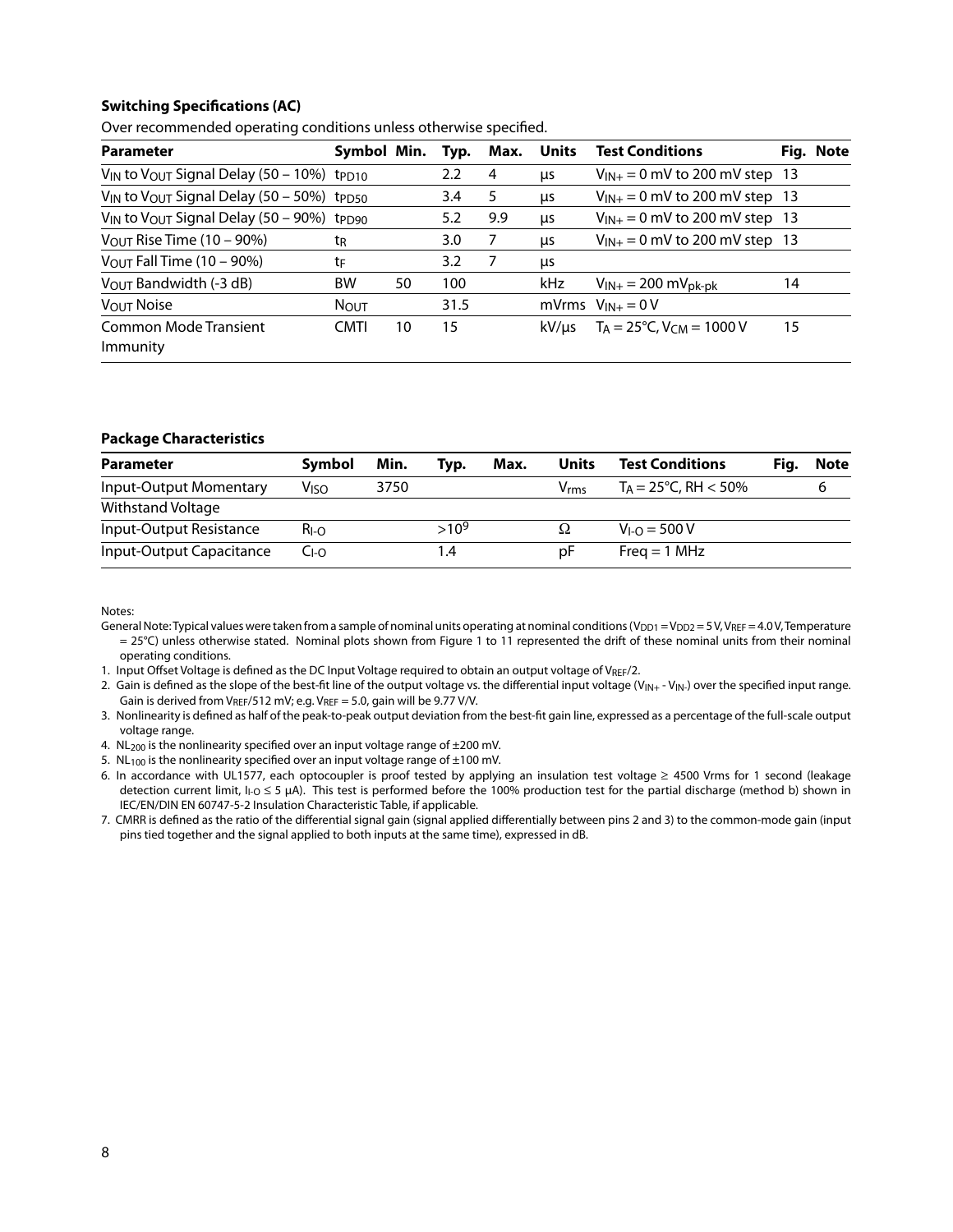



**Figure 1. Supply current vs. supply voltage.**



**Figure 2. Supply current vs. temperature. Figure 3. Supply current vs. input voltage.**







**Figure 4. Input current vs. input voltage. Figure 5. Output voltage vs. input voltage. Figure 6. Input offset change vs. supply voltage.**

0.7



**Figure 7. Input offset change vs. temperature. Figure 8. Gain change vs. supply voltage. Figure 9. Gain change vs. temperature.**



0.6 0.5 AGAIN - GAIN CHANGE - % ∆GAIN – GAIN CHANGE – % 0.4 0.3 0.2 0.1  $\pmb{0}$ -0.1 -0.2  $-0.3$   $-40$ -20 0 40 -40 -20 0 20 40 60 80 100 20 80 60  $T_A$  – TEMPERATURE –  $\degree$ C

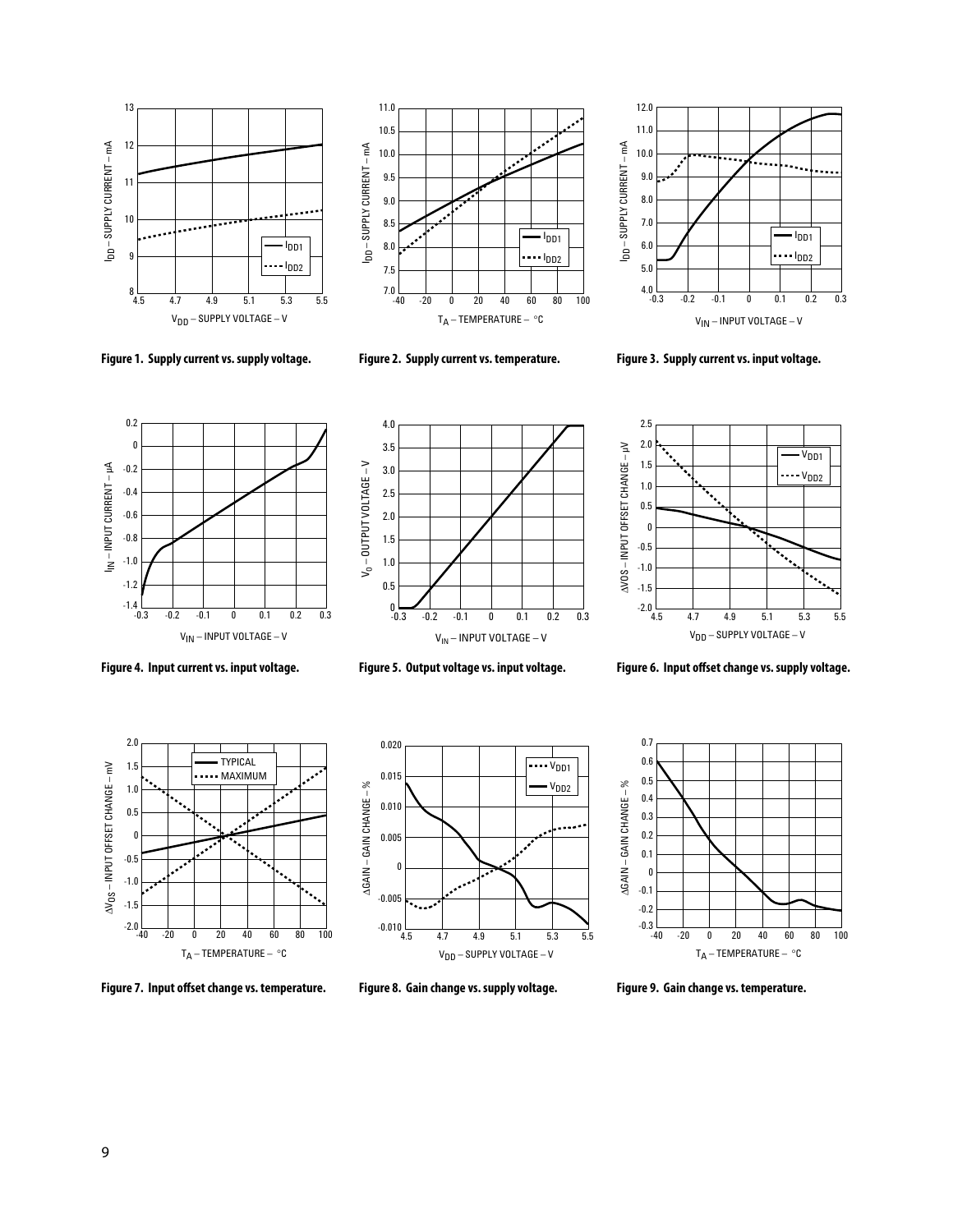









**Figure 12. Propagation delay test circuit. Figure 13. Propagation delay vs. temperature.**



**Figure 14. Bandwidth. Figure 15. CMTI test circuit.**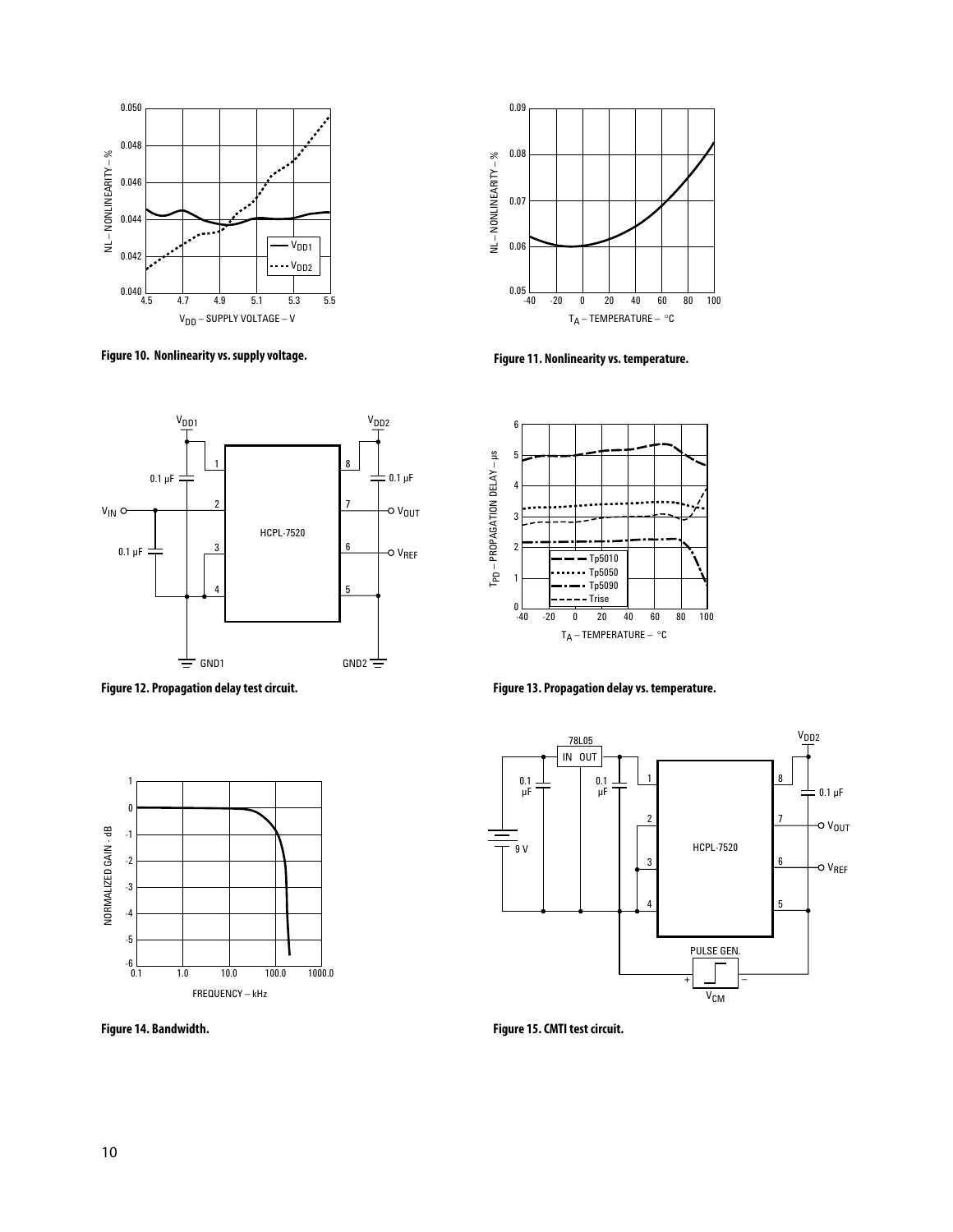## **Application Information**

## **Power Supplies and Bypassing**

The recommended supply connections are shown in Figure 16. A floating power supply (which in many applications could be the same supply that is used to drive the high-side power transistor) is regulated to 5 V using a simple zener diode (D1); the value of resistor R4 should be chosen to supply sufficient current from the existing floating supply. The voltage from the current sensing resistor (Rsense) is applied to the input of the HCPL-7520 through an RC anti-aliasing filter (R2 and C2). Although the application circuit is relatively simple, a few recom- mendations should be followed to ensure optimal performance.

The power supply for the HCPL -7520 is most often obtained from the same supply used to power the power transistor gate drive circuit. If a dedicated supply is required, in many cases it is possible to add an additional winding on an existing transformer. Otherwise, some sort of simple isolated supply can be used, such as a line powered transformer or a high-frequency DC-DC converter.

An inexpensive 78L05 three-terminal regulator can also be used to reduce the floating supply voltage to 5 V. To help attenuate high- frequency power supply noise or ripple, a resistor or inductor can be used in series with the input of the regulator to form a low-pass filter with the regulator's input bypass capacitor.



**Figure 16. Recommended supply and sense resistor connections.**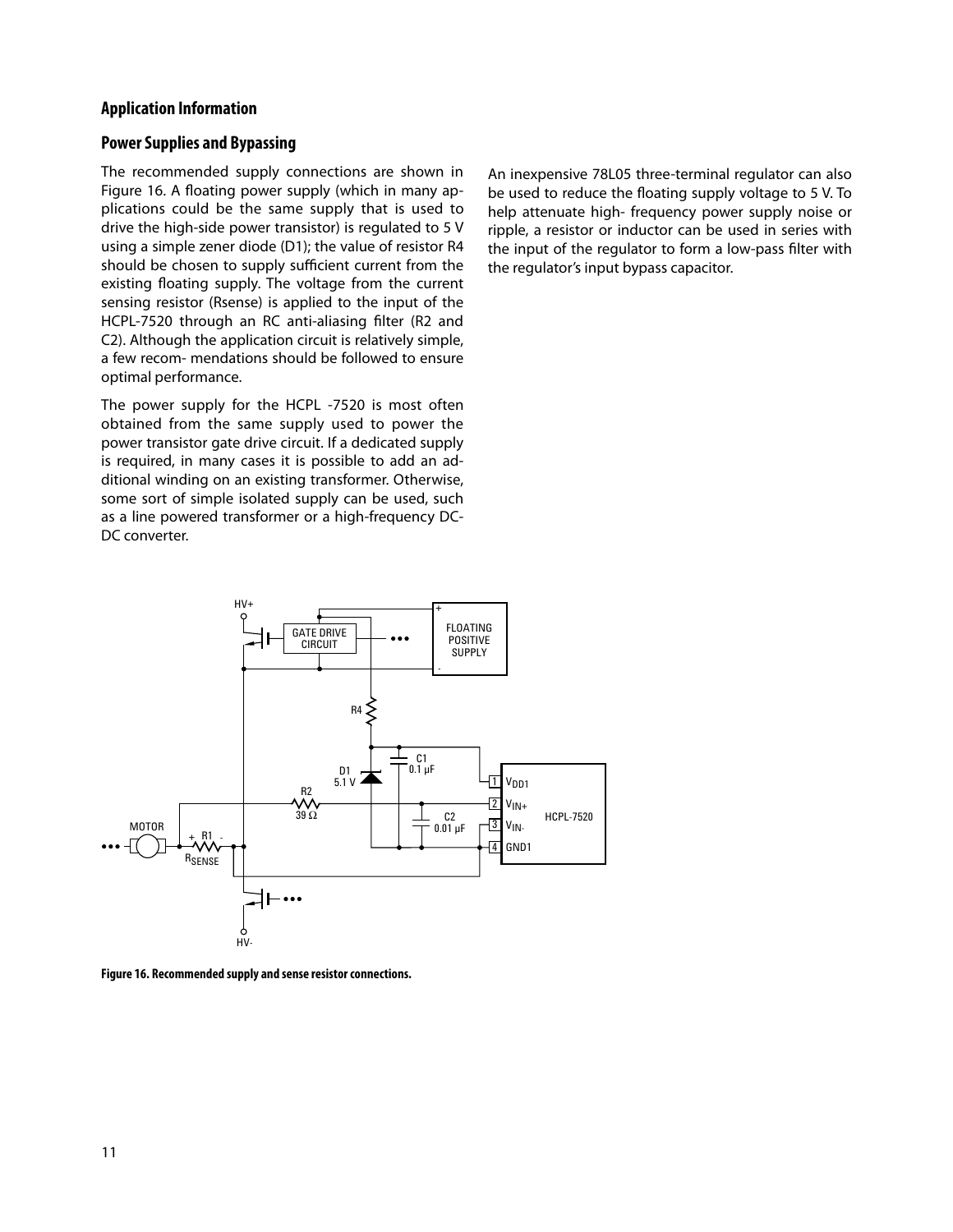As shown in Figure 17, 0.1 µF bypass capacitors (C1, C2) should be located as close as possible to the pins of the HCPL-7520. The bypass capacitors are required because of the high-speed digital nature of the signals inside the HCPL-7520. A 0.01 µF bypass capacitor (C2) is also recommended at the input due to the switched-capacitor nature of the input circuit. The input bypass capacitor also forms part of the anti-aliasing filter, which is recommended to prevent high frequency noise from aliasing down to lower frequencies and interfering with the input signal. The input filter also performs an important reliability function—it reduces transient spikes from ESD events flowing through the current sensing resistor.

## **PC Board Layout**

The design of the printed circuit board (PCB) should follow good layout practices, such as keeping bypass capacitors close to the supply pins, keeping output signals away from input signals, the use of ground and power planes, etc. In addition, the layout of the PCB can also affect the isolation transient immunity (CMTI) of the HCPL-7520, due primarily to stray capacitive coupling between the input and the output circuits. To obtain optimal CMTI performance, the layout of the PC board should minimize any stray coupling by maintaining the maximum possible distance between the input and output sides of the circuit and ensuring that any ground or power plane on the PC board does not pass directly below or extend much wider than the body of the HCPL-7520.



**Figure 17. Recommended HCPL-7520 application circuit.**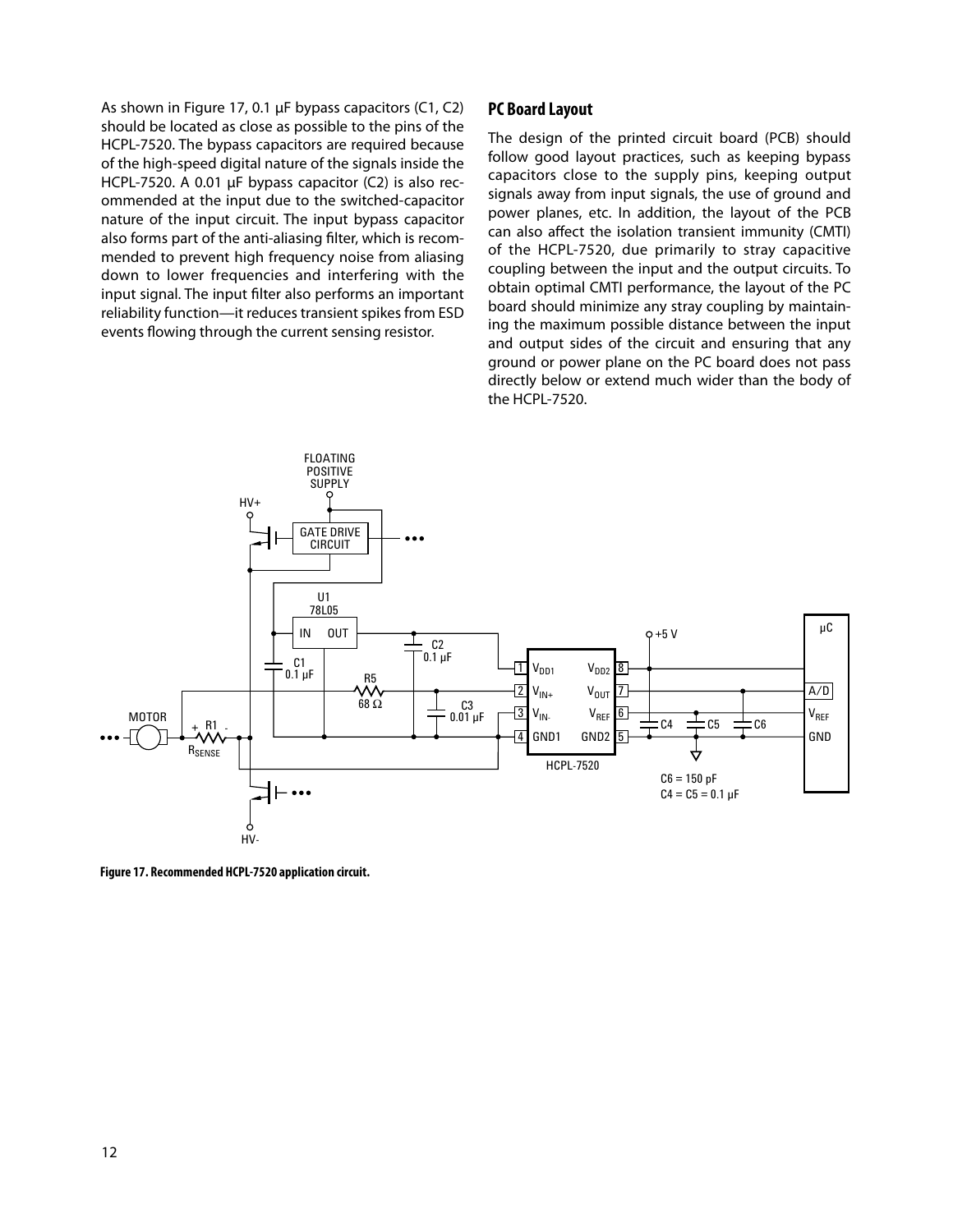### **Current Sensing Resistors**

The current sensing resistor should have low resistance (to minimize power dissipation), low inductance (to minimize di/dt induced voltage spikes which could adversely affect operation), and reasonable tolerance (to maintain overall circuit accuracy). Choosing a particular value for the resistor is usually a compromise between minimizing power dissipation and maximizing accuracy. Smaller sense resistance decreases power dissipation, while larger sense resistance can improve circuit accuracy by utilizing the full input range of the HCPL -7520.

The first step in selecting a sense resistor is determining how much current the resistor will be sensing. The graph in Figure 18 shows the RMS current in each phase of a three-phase induction motor as a function of average motor output power (in horsepower, hp) and motor drive supply voltage. The maximum value of the sense resistor is determined by the current being measured and the maximum recommended input voltage of the isolation amplifier. The maximum sense resistance can be calculated by taking the maximum recommended input voltage and dividing by the peak current that the sense resistor should see during normal operation. For example, if a motor will have a maximum RMS current of 10 A and can experience up to 50% overloads during normal operation, then the peak current is 21.1 A (=10 x 1.414 x 1.5). Assuming a maximum input voltage of 200 mV, the maximum value of sense resistance in this case would be about 10 m $\Omega$ . The maximum average power dissipation in the sense resistor can also be easily calculated by multiplying the sense resistance times the square of the maximum RMS current, which is about 1 W in the previous example. If the power dissipation in the sense resistor is too high, the resistance can be decreased below the maximum value to decrease power dissipation. The minimum value of the sense resistor is limited by precision and accuracy requirements of the design. As the resistance value is reduced, the output voltage across the resistor is also reduced, which means that the offset and noise, which are fixed, become a larger percentage of the signal amplitude. The selected value of the sense resistor will fall somewhere between the minimum and maximum values, depending on the particular requirements of a specific design.

When sensing currents large enough to cause significant heating of the sense resistor, the temperature coefficient (tempco) of the resistor can introduce nonlinearity due to the signal dependent temperature rise of the resistor. The effect increases as the resistor-toambient thermal resistance increases. This effect can be minimized by reducing the thermal resistance of the current sensing resistor or by using a resistor with a lower tempco. Lowering the thermal resistance can be accomplished by repositioning the current sensing resistor on the PC board, by using larger PC board traces to carry away more heat, or by using a heat sink. For a two-terminal current sensing resistor, as the value of resistance decreases, the resistance of the leads become a significant percentage of the total resistance. This has two primary effects on resistor accuracy. First, the effective resistance of the sense resistor can become dependent on factors such as how long the leads are, how they are bent, how far they are inserted into the board, and how far solder wicks up the leads during assembly (these issues will be discussed in more detail shortly). Second, the leads are typically made from a material, such as copper, which has a much higher tempco than the material from which the resistive element itself is made, resulting in a higher tempco overall. Both of these effects are eliminated when a four-terminal current sensing resistor is used. A fourterminal resistor has two additional terminals that are Kelvin-connected directly across the resistive element itself; these two terminals are used to monitor the voltage across the resistive element while the other two terminals are used to carry the load current. Because of the Kelvin connection, any voltage drops across the leads carrying the load current should have no impact on the measured voltage.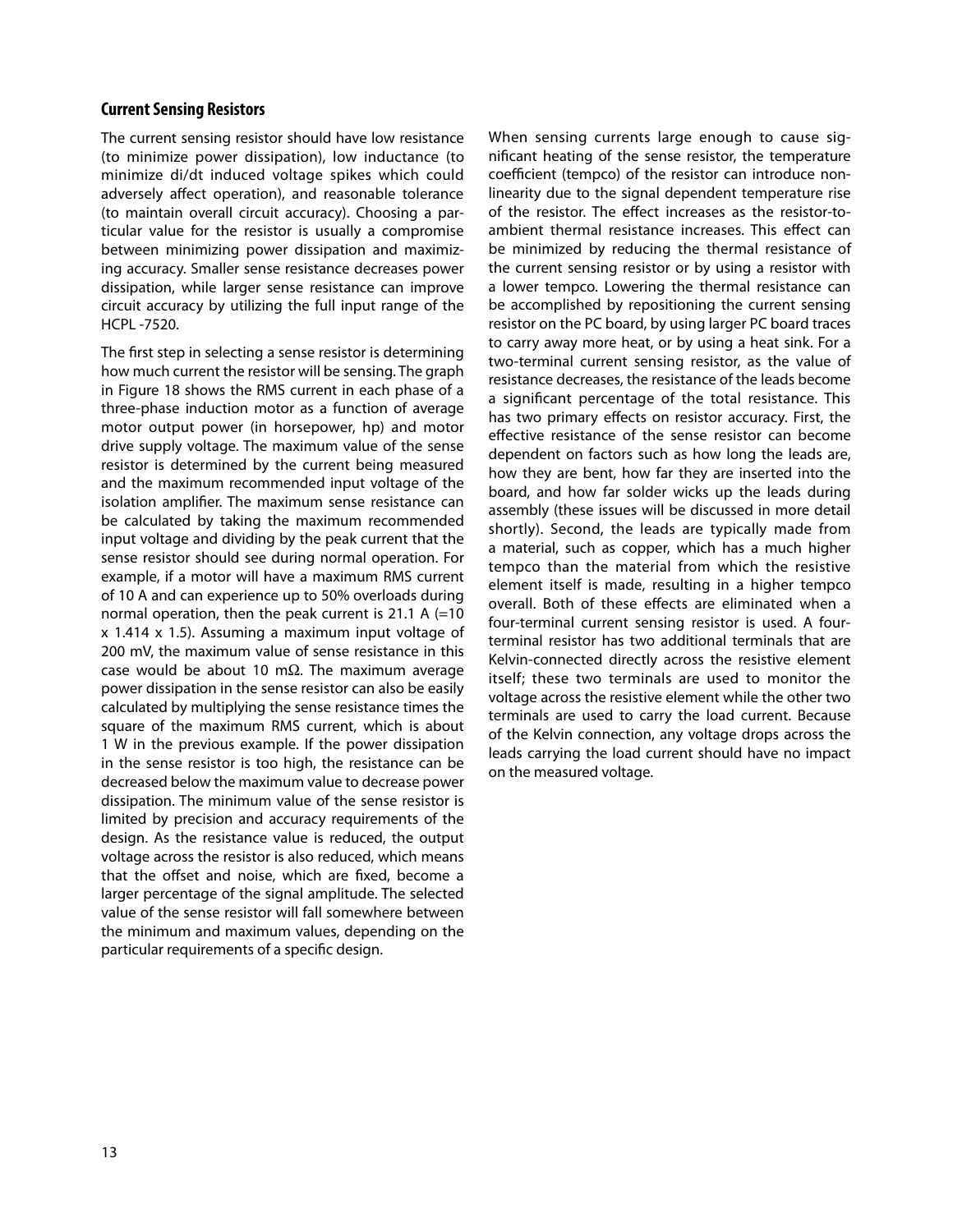

**Figure 18. Motor output horsepower vs. motor phase current and supply voltage.**

When laying out a PC board for the current sensing resistors, a couple of points should be kept in mind. The Kelvin connections to the resistor should be brought together under the body of the resistor and then run very close to each other to the input of the HCPL-7520; this minimizes the loop area of the connection and reduces the possibility of stray magnetic fields from interfering with the measured signal. If the sense resistor is not located on the same PC board as the HCPL-7520 circuit, a tightly twisted pair of wires can accomplish the same thing. Also, multiple layers of the PC board can be used to increase current carrying capacity. Numerous plated-through vias should surround each non-Kelvin terminal of the sense resistor to help distribute the current between the layers of the PC board. The PC board should use 2 or 4 oz. copper for the layers, resulting in a current carrying capacity in excess of 20 A. Making the current carrying traces on the PC board fairly large can also improve the sense resistor's power dissipation capability by acting as a heat sink. Liberal use of vias where the load current enters and exits the PC board is also recommended.

#### **Sense Resistor Connections**

The recommended method for connecting the HCPL-7520 to the current sensing resistor is shown in Figure 17. VIN+ (pin 2 of the HPCL-7520) is connected to the positive terminal of the sense resistor, while VIN- (pin 3) is shorted to GND1 (pin 4), with the powersupply return path functioning as the sense line to the negative terminal of the current sense resistor. This allows a single pair of wires or PC board traces to connect the HCPL-7520 circuit to the sense resistor. By referencing the input circuit to the negative side of the sense resistor, any load current induced noise transients on the resistor are seen as a common- mode signal and will not interfere with the current-sense signal. This is important because the large load currents flowing through the motor drive, along with the parasitic inductances inherent in the wiring of the circuit, can generate both noise spikes and offsets that are relatively large compared to the small voltages that are being measured across the current sensing resistor. If the same power supply is used both for the gate drive circuit and for the current sensing circuit, it is very important that the connection from GND1 of the HCPL-7520 to the sense resistor be the only return path for supply current to the gate drive power supply in order to eliminate potential ground loop problems. The only direct connection between the HCPL-7520 circuit and the gate drive circuit should be the positive power supply line.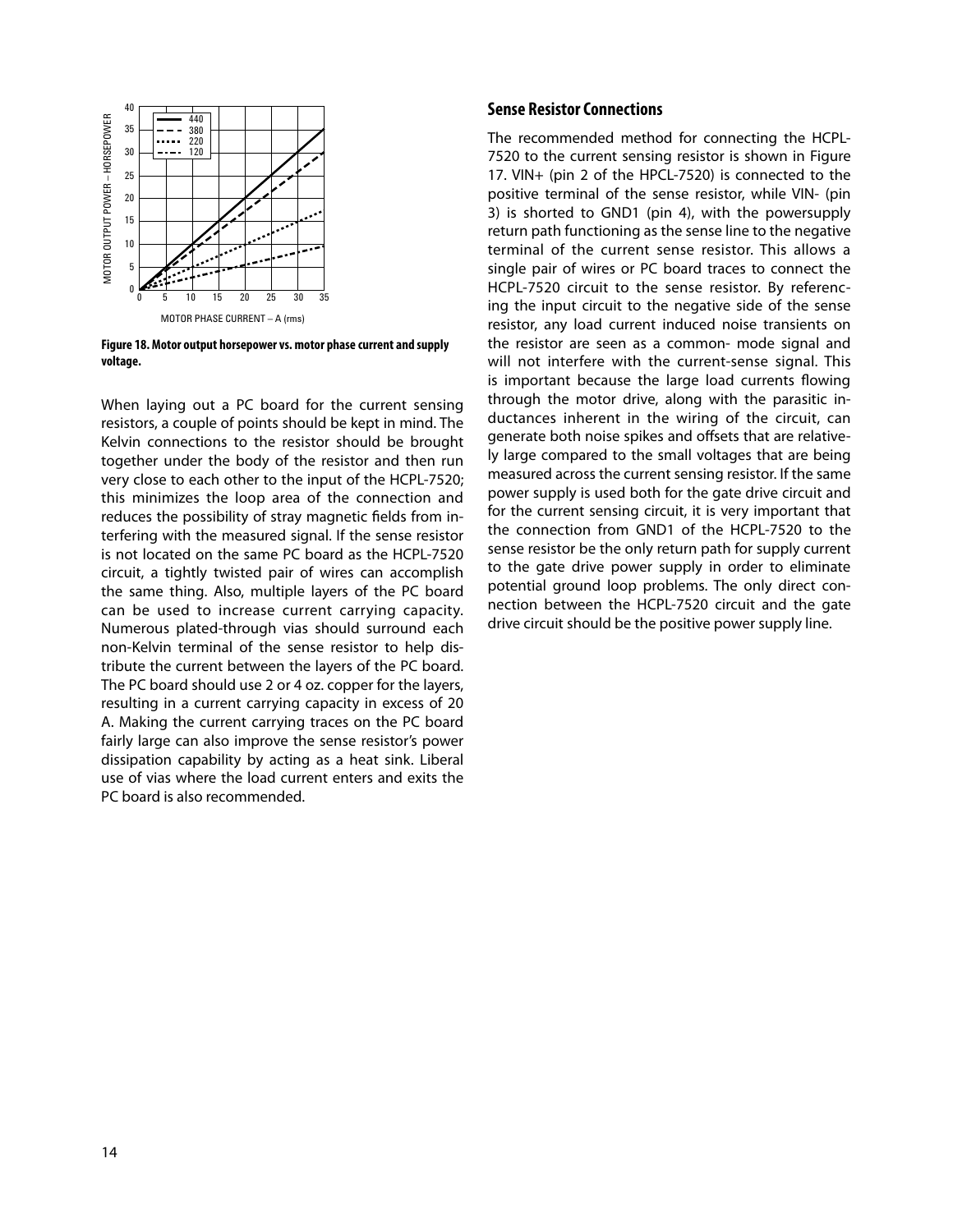# **FREQUENTLY ASKED QUESTIONS ABOUT THE HCPL-7520**

# **1. THE BASICS**

### **1.1: Why should I use the HCPL-7520 for sensing current when Hall-effect sensors are available which don't need an isolated supply voltage?**

Available in an auto-insertable, 8-pin DIP package, the HCPL-7520 is smaller than and has better linearity, offset vs. temperature and Common Mode Rejection (CMR) performance than most Hall-effect sensors. Additionally, often the required input-side power supply can be derived from the same supply that powers the gatedrive optocoupler.

# **2. SENSE RESISTOR AND INPUT FILTER**

#### **2.1: Where do I get 10 m**Ω **resistors? I have never seen one that low.**

Although less common than values above 10  $\Omega$ , there are quite a few manufacturers of resistors suitable for measuring currents up to 50 A when combined with the HCPL-7520. Example product information may be found at Dale's web site (http://www.vishay.com/vishay/dale) and Isotek's web site (http://www.isotekcorp.com) and Iwaki Musen Kenkyusho's website (http://www.iwakimusen.co.jp) and Micron Electric's website (http://www. micron-e.co.jp).

### **2.2: Should I connect both inputs across the sense resistor instead of grounding VIN- directly to pin 4?**

This is not necessary, but it will work. If you do, be sure to use an RC filter on both pin 2 (VIN+) and pin 3 (VIN-) to limit the input voltage at both pads.

#### **2.3: Do I really need an RC filter on the input? What is it for? Are other values of R and C okay?**

The input anti-aliasing filter (R=39  $\Omega$ , C=0.01 µF) shown in the typical application circuit is recommended for filtering fast switching voltage transients from the input signal. (This helps to attenuate higher signal frequencies which could otherwise alias with the input sampling rate and cause higher input offset voltage.)

Some issues to keep in mind using different filter resistors or capacitors are:

1. (Filter resistor:) The equivalent input resistance for HCPL-7520 is around 700 kΩ. It is therefore best to ensure that the filter resistance is not a significant percentage of this value; otherwise the offset voltage will be increased through the resistor divider effect. [As an example, if Rfilt = 5.5 k $\Omega$ , then VOS = (Vin  $*$  1%) = 2 mV for a maximum 200 mV input and VOS will vary with respect to Vin.]

2. The input bandwidth is changed as a result of this different R-C filter configuration. In fact this is one of the main reasons for changing the input-filter R-C time constant.

3. (Filter capacitance:) The input capacitance of the HCPL-7520 is approximately 1.5 pF. For proper operation the switching input-side sampling capacitors must be charged from a relatively fixed (low impedance) voltage source. Therefore, if a filter capacitor is used it is best for this capacitor to be a few orders of magnitude greater than the CINPUT (A value of at least 100 pF works well.)

## **2.4: How do I ensure that the HCPL-7520 is not destroyed as a result of short circuit conditions which cause voltage drops across the sense resistor that exceed the ratings of the HCPL-7520's inputs?**

Select the sense resistor so that it will have less than 5 V drop when short circuits occur. The only other requirement is to shut down the drive before the sense resistor is damaged or its solder joints melt. This ensures that the input of the HCPL-7520 can not be damaged by sense resistors going open-circuit.

# **3. ISOLATION AND INSULATION**

### **3.1: How many volts will the HCPL-7520 withstand?**

The momentary (1 minute) withstand voltage is 3750 V rms per UL 1577 and CSA Component Acceptance Notice #5.

# **4. ACCURACY**

### **4.1: Does the gain change if the internal LED light output degrades with time?**

No. The LED is used only to transmit a digital pattern. Avago Technologies has accounted for LED degradation in the design of the product to ensure long life.

# **5. MISCELLANEOUS**

### **5.1: How does the HCPL-7520 measure negative signals with only a +5 V supply?**

The inputs have a series resistor for protection against large negative inputs. Normal signals are no more than 200 mV in amplitude. Such signals do not forward bias any junctions sufficiently to interfere with accurate operation of the switched capacitor input circuit.